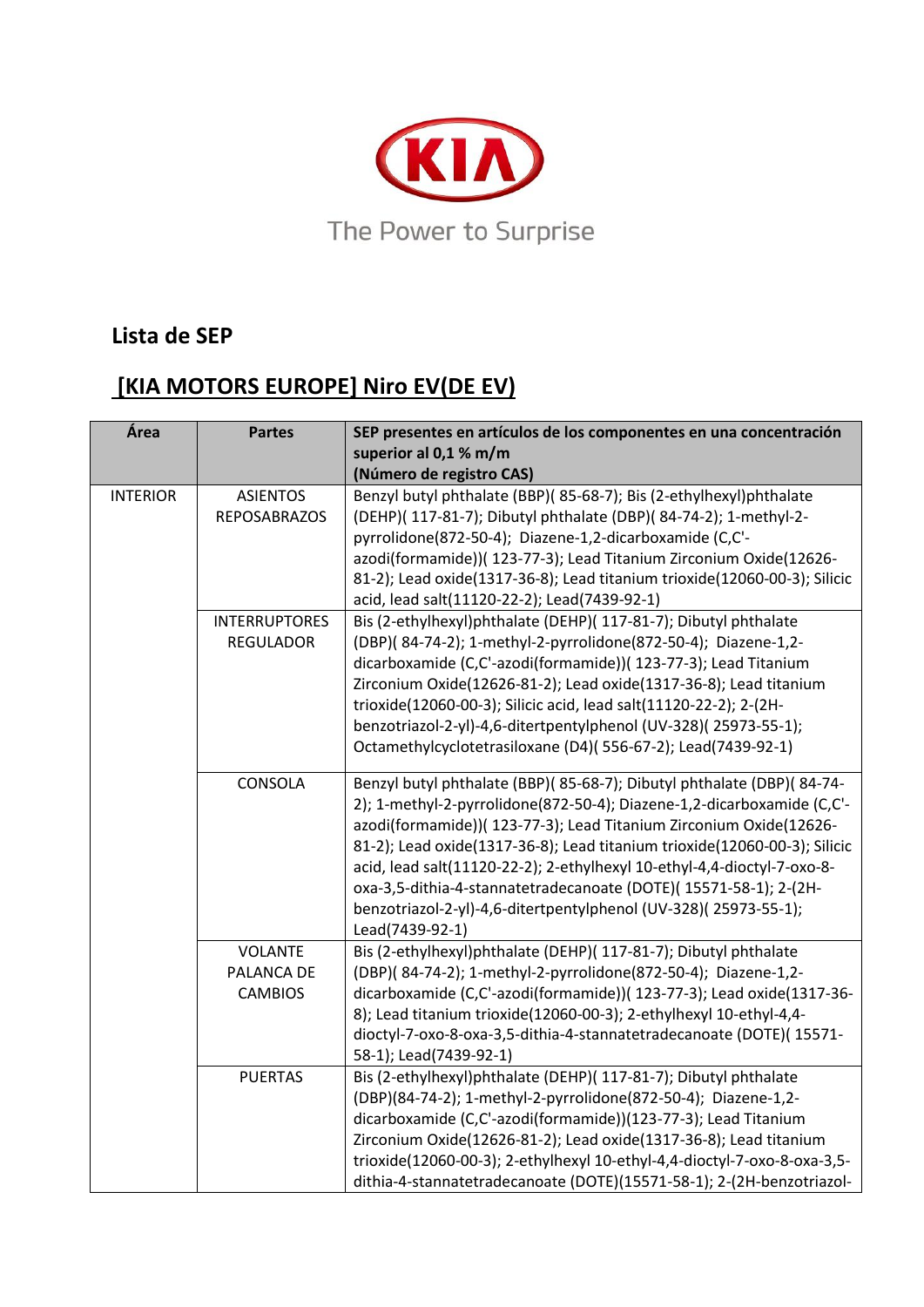|                   |                      | 2-yl)-4,6-ditertpentylphenol (UV-328)(25973-55-1);                                               |
|-------------------|----------------------|--------------------------------------------------------------------------------------------------|
|                   |                      | Octamethylcyclotetrasiloxane (D4)(556-67-2); Lead(7439-92-1)                                     |
|                   | SALPICADERO          | Bis (2-ethylhexyl)phthalate (DEHP)(117-81-7); Dibutyl phthalate                                  |
|                   |                      | (DBP)(84-74-2); 1-methyl-2-pyrrolidone(872-50-4); Lead Titanium                                  |
|                   |                      | Zirconium Oxide(12626-81-2); Lead oxide(1317-36-8); Lead titanium                                |
|                   |                      | trioxide(12060-00-3); Silicic acid, lead salt(11120-22-2); 2-ethylhexyl 10-                      |
|                   |                      | ethyl-4,4-dioctyl-7-oxo-8-oxa-3,5-dithia-4-stannatetradecanoate                                  |
|                   |                      | (DOTE)(15571-58-1); Lead(7439-92-1); 2-Methylimidazole(693-98-1)                                 |
|                   | <b>CINTURONES</b>    | Bis (2-ethylhexyl)phthalate (DEHP)(117-81-7); Dibutyl phthalate                                  |
|                   | Υ                    | (DBP)(84-74-2); 1-methyl-2-pyrrolidone(872-50-4); Diazene-1,2-                                   |
|                   | <b>PRETENSORES</b>   | dicarboxamide (C,C'-azodi(formamide))(123-77-3); Lead oxide(1317-36-                             |
|                   |                      | 8); Lead titanium trioxide(12060-00-3); Octamethylcyclotetrasiloxane                             |
|                   |                      | (D4)(556-67-2); Lead(7439-92-1)                                                                  |
|                   | <b>OTROS</b>         | Bis (2-ethylhexyl)phthalate (DEHP)( 117-81-7); Dibutyl phthalate                                 |
|                   |                      | (DBP)(84-74-2); 1-methyl-2-pyrrolidone(872-50-4); Diazene-1,2-                                   |
|                   |                      | dicarboxamide (C,C'-azodi(formamide))( 123-77-3); Lead Titanium                                  |
|                   |                      | Zirconium Oxide(12626-81-2); Lead oxide(1317-36-8); Lead titanium                                |
|                   |                      | trioxide(12060-00-3); Silicic acid, lead salt(11120-22-2); 2-ethylhexyl 10-                      |
|                   |                      | ethyl-4,4-dioctyl-7-oxo-8-oxa-3,5-dithia-4-stannatetradecanoate                                  |
|                   |                      | (DOTE)(15571-58-1); 2-(2H-benzotriazol-2-yl)-4,6-ditertpentylphenol                              |
|                   |                      | (UV-328)(25973-55-1); Octamethylcyclotetrasiloxane (D4)(556-67-2);                               |
|                   |                      | Lead(7439-92-1)                                                                                  |
| <b>MOTOR</b>      | CALEFACCIÓN          | Bis (2-ethylhexyl)phthalate (DEHP)( 117-81-7); Dibutyl phthalate                                 |
| <b>HABITÁCULO</b> | Υ                    | (DBP)(84-74-2); 1-methyl-2-pyrrolidone(872-50-4); Diazene-1,2-                                   |
|                   | <b>AIRE</b>          | dicarboxamide (C,C'-azodi(formamide))( 123-77-3); Lead oxide(1317-36-                            |
|                   | <b>ACONDICIONADO</b> | 8); Lead titanium trioxide(12060-00-3); 2-ethylhexyl 10-ethyl-4,4-                               |
|                   |                      | dioctyl-7-oxo-8-oxa-3,5-dithia-4-stannatetradecanoate (DOTE)(15571-                              |
|                   |                      | 58-1); Octamethylcyclotetrasiloxane (D4)(556-67-2)                                               |
|                   | ARNÉS DE             | Bis (2-ethylhexyl)phthalate (DEHP)(117-81-7); Diazene-1,2-                                       |
|                   | CABLEADO             | dicarboxamide (C,C'-azodi(formamide))(123-77-3); Lead Titanium                                   |
|                   |                      | Zirconium Oxide(12626-81-2); Lead oxide(1317-36-8);                                              |
|                   |                      | Octamethylcyclotetrasiloxane (D4)(556-67-2)                                                      |
|                   | <b>MOTOR</b>         | Benzyl butyl phthalate (BBP)(85-68-7); Bis (2-ethylhexyl)phthalate                               |
|                   | <b>TRANSMISIÓN</b>   | (DEHP)(117-81-7); Dibutyl phthalate (DBP)(84-74-2); Diazene-1,2-                                 |
|                   |                      | dicarboxamide (C,C'-azodi(formamide))(123-77-3); Lead Titanium                                   |
|                   |                      | Zirconium Oxide(12626-81-2); Lead oxide(1317-36-8); Lead titanium                                |
|                   |                      | trioxide(12060-00-3); Octamethylcyclotetrasiloxane (D4)(556-67-2)                                |
|                   | <b>OTROS</b>         | Bis (2-ethylhexyl)phthalate (DEHP)( 117-81-7); Dibutyl phthalate                                 |
|                   |                      | (DBP)(84-74-2); 1-methyl-2-pyrrolidone(872-50-4); Diazene-1,2-                                   |
|                   |                      | dicarboxamide (C,C'-azodi(formamide))( 123-77-3); Lead Titanium                                  |
|                   |                      | Zirconium Oxide(12626-81-2); Lead oxide(1317-36-8); Lead titanium                                |
|                   |                      | trioxide(12060-00-3); Silicic acid, lead salt(11120-22-2);                                       |
|                   |                      |                                                                                                  |
|                   |                      | 1,6,7,8,9,14,15,16,17,17,18,18-<br>Dodecachloropentacyclo[12.2.1.16,9.02,13.05,10]octadeca-7,15- |
|                   |                      | diene(13560-89-9); Octamethylcyclotetrasiloxane (D4)(556-67-2);                                  |
|                   |                      |                                                                                                  |
| CARROCERÍA        | LUNA                 | Lead(7439-92-1)<br>Bis (2-ethylhexyl)phthalate (DEHP)( 117-81-7); 1-methyl-2-                    |
|                   |                      | pyrrolidone(872-50-4); Diazene-1,2-dicarboxamide (C,C'-                                          |
|                   |                      | azodi(formamide))( 123-77-3); Lead Titanium Zirconium Oxide(12626-                               |
|                   |                      |                                                                                                  |
|                   |                      | 81-2); Lead oxide(1317-36-8); Lead titanium trioxide(12060-00-3)                                 |
|                   | <b>FAROS</b>         | Bis (2-ethylhexyl)phthalate (DEHP)( 117-81-7); 1-methyl-2-                                       |